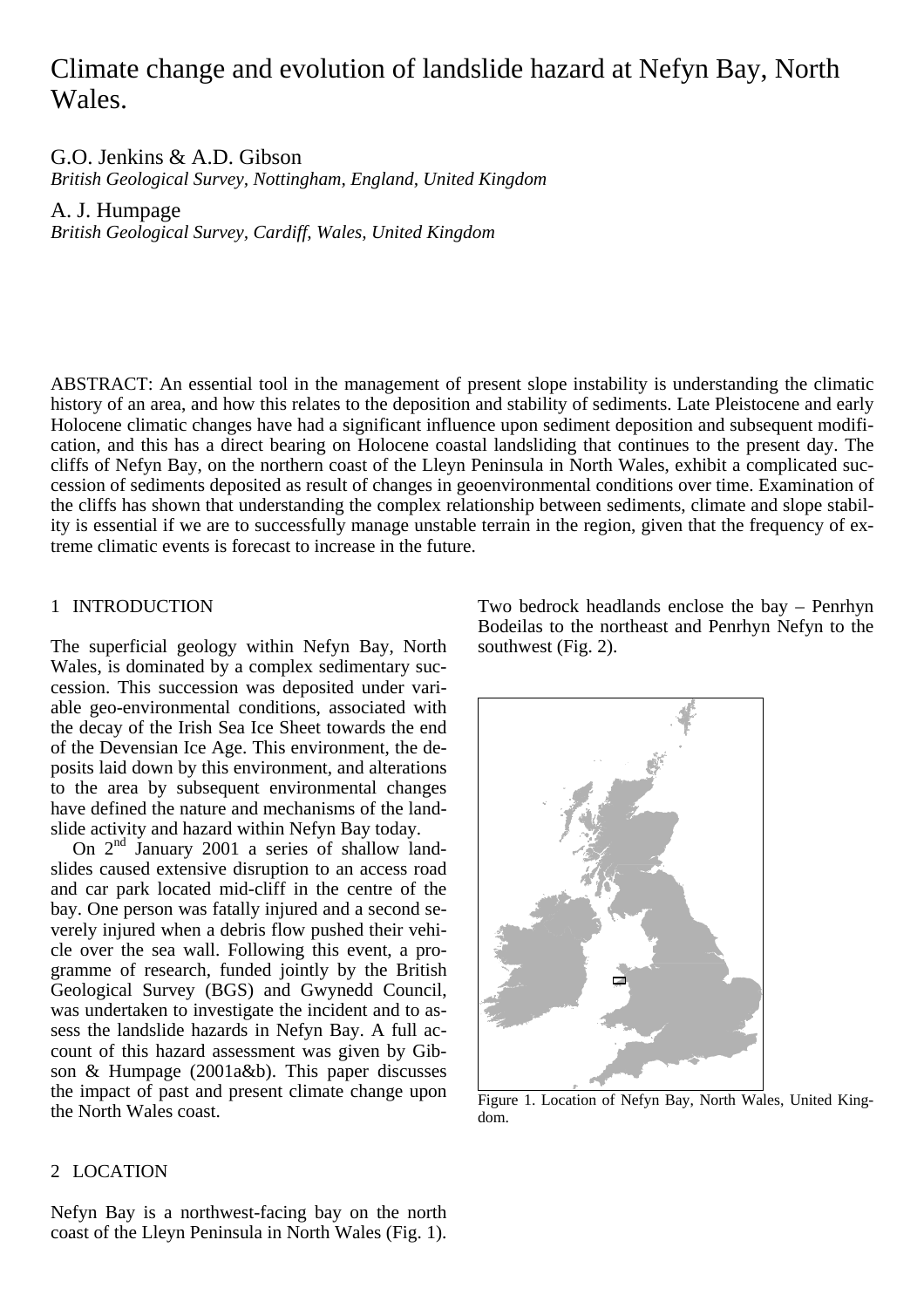

Figure 2. Location of Nefyn Bay, North Wales, United Kingdom. *Ordnance Survey Topography © Crown Copyright*. *Licence Number: 100017897/2006.* 

## 3 GEOLOGICAL BACKGROUND

The area lies within the British Geological Survey 1:50,000 scale geological map sheet 118 (Nefyn). Bedrock is exposed only at the base of the cliffs on the headlands at each end of the bay (Fig. 3). At Penrhyn Bodeilas, bedrock is composed of a coarsegrained granite of unknown age, whereas the headland at Penrhyn Nefyn is composed of Precambrian metamorphosed granites and Ordovician shales. These metamorphic rocks are also believed to underlie the length of Nefyn Bay but are not exposed.

Superficial deposits exposed in the headlands at either end of the bay differ in character. At Penrhyn Bodeilas, the near vertical, 30 m high sea cliff is dominated by 15-20 m of glacial till, which is divided into a lower, structureless, lodgement till containing many clasts (including sandstone, mudstone and metamorphic fragments) ranging in size from gravel to large boulders 3 m in diameter; and an overlying, bedded flow till where clasts show some evidence of flow realignment. The till is overlain by 1-5 m of grey, stiff, laminated clays and soft, massive silts. Above the silt and clay unit, the sea cliffs are capped by 3-15 m of glacio-fluvial outwash deposits varying from gravel to sand and silt. In a few locations the glacio-fluvial deposits are overlain by Head deposits and yellow wind-blown fine silty sand probably of loessic origin.

At Penrhyn Nefyn, in the south west of the bay, the till forms only the lowest metre of the cliff. The remainder of the approximately 25 m high cliff is composed of glacio-fluvial outwash deposits which are predominantly well-bedded, fine- to mediumgrained sand and gravel, with individual beds up to 5 m in thickness.

The remainder of Nefyn Bay, between the two headlands, can be divided into two distinctive sedimentary suites. In the southern-central section of the bay, near Penrhyn Nefyn, the cliffs, up to 40 m in height, expose a variable succession of sediments. Rarely exposed at the base of the cliff is a grey, stiff till containing clasts of variable size and shape in a silt/clay matrix. This is overlain by fine to coarsegrained sand with lenses of gravel and isolated lenticular bodies of grey, stiff, laminated silt, up to 10 m in width above which is a persistent, uniform stratigraphy of an erosive based 2 m thick, calcium carbonate cemented, indurated cobble gravel overlain by up to 1 m of soft, grey, laminated clay. The upper third of the cliff in this section of the bay comprises a 1 m thick grey massive silt which grades upwards into a brown sandy silt and silty sand and gravel with lenses of grey-brown, loose sand and gravel.

Within this upper section of the cliff, are large, isolated sedimentary bodies composed predominantly of massive grey silt, within which are rare mudstone clasts up to 100 mm in size and lenticular beds of sand up to 1 m in thickness. The silt bodies appear to be located within basins up to 60 m in diameter and up to 25 m deep. At the top of the cliff, a thin (up to 0.5 m thick) deposit of yellowish brown silt occurs locally. Although not examined in detail, the open texture and uniform grain size indicates that it is likely to be wind-blown loess. Head deposits infilling channels or depressions a few metres deep in the surface topography were also recorded. These consist of fine-grained sediments and angular clasts up to 100 mm in diameter, which show some evidence of sorting and flow.

At the car park, site of the 2001 landslide, synsedimentary faulting has resulted in a relative increase in thickness of the succession above the cobble-gravel unit compared to elsewhere in this part of the bay. As a consequence, the upper half of the cliff has a different succession extending laterally approximately 200 m. The upper sand and gravel unit is overlain by an additional grey laminated silt/clay bed, above which is a distinct, discontinuous and occasionally thick unit of stiff brown silt/clay (Bed 7c of Gibson & Humpage, 2001a. Together these form a distinctive terrace within the cliff profile. The upper cliff at this location is dominated entirely by soft, loose, fine- to medium-grained, cross-bedded sand (Bed 7a of Gibson & Humpage, 2001a).

In the northern-central region, near Penhryn Bodeilas, the sediments are composed of red-brown, well bedded, poorly to moderately sorted, glaciofluvial outwash sands and gravels, varying in size from fine-grained sand to coarse gravel. Although generally loose, there are isolated gravel-dominated beds cemented by calcareous cement. The red colouring of this succession is probably due to a high proportion of Permo-Triassic sandstone-derived material from the Irish Sea basin. This succession forms the entire cliff section in the middle of the bay but thins both to the northeast, where it forms the upper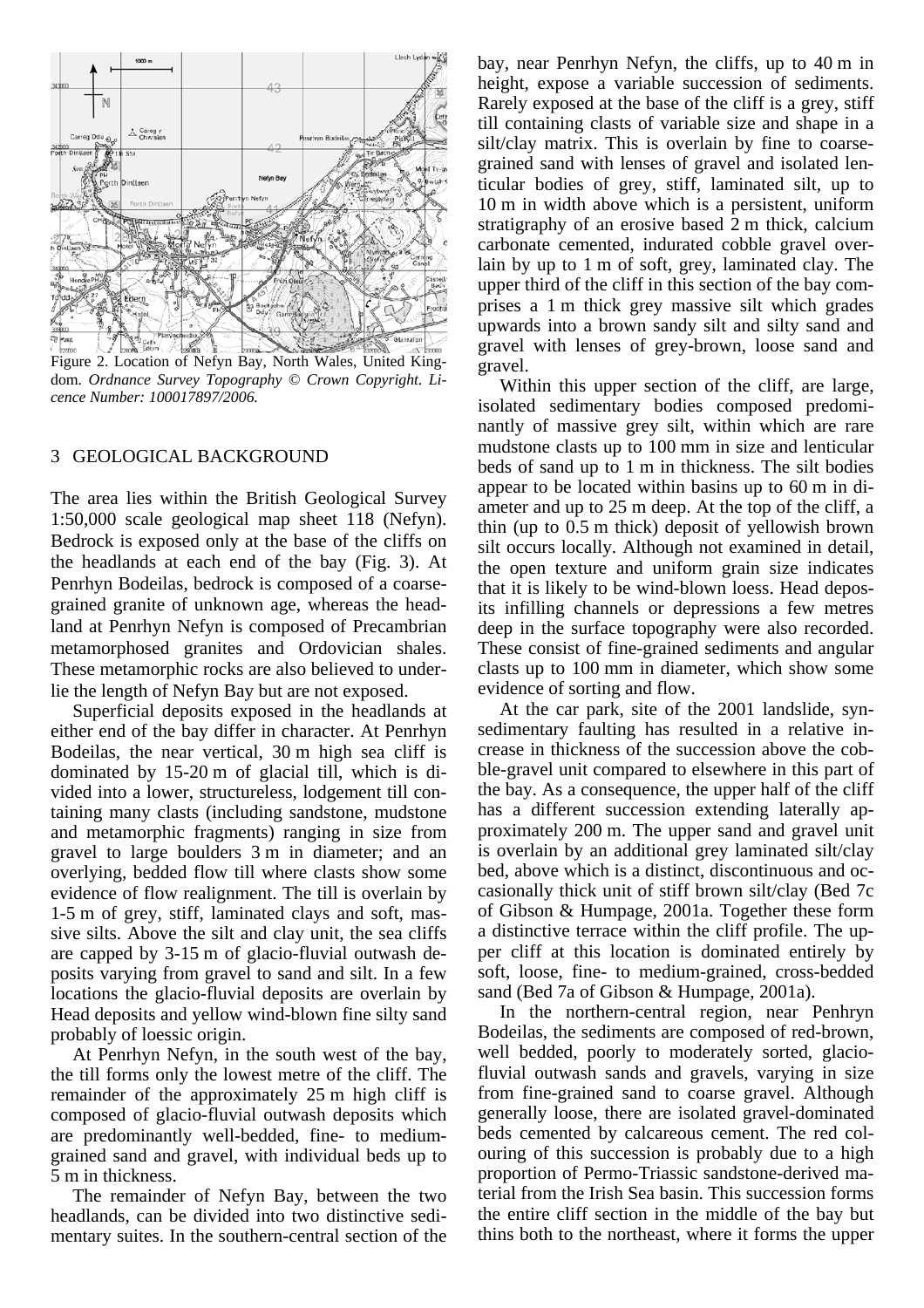cliff at Penrhyn Bodeilas, and to the south-west, where it overlies the southern-central deposits described above. This succession appears to be infilling an erosional channel or large basin which has been eroded into the till and older deposits to the south-west (Figure 3).

## 4 ENVIRONMENTS OF DEPOSITION

The superficial deposits described are interpreted as being laid down by a waning ice sheet. The till at the base of the cliffs was deposited when Nefyn was covered by an ice sheet flowing southwards across the Irish Sea Basin.

As the ice front retreated northwards, the southern-central sedimentary succession (sands, gravels with silt bodies) was deposited in an ice-proximal (proglacial) environment. The lowest of these deposits has been interpreted as glacio-fluvial outwash, with aggrading channel fill deposits laid down in flowing water. The presence of silt-filled hollows within this succession indicates that, there were periods of quiescence, when standing water allowed the deposition of fine sediments. It is possible that these periods occurred when the ice front had retreated just offshore of the present coastline. The idea of a sustained presence of a nearby ice front is further supported by the presence of 'kettle hole' deposits exposed within the cliff section. These formed when blocks of ice fell from the degrading ice front and settled within the glacio-fluvial sediments. When these blocks of ice melted, they left voids into which other deposits could flow. The resultant voids have been filled with silts and fine sands.

Further research is being carried out to determine the depositional environment of deposits in the north-central region of the bay. However, the relatively homogenous nature of the sediments (sands and gravels), and absence of significant silt bodies associated with ice melt structures indicates a more distal glacio-fluvial environment when the ice sheet had retreated farther to the north.

The head deposits, found at the top of the cliff were formed by cold climate conditions following the retreat of the ice sheet, but before significant climatic warming had occurred. Fine grained, uniform deposits, with open structure and uniform texture were found at exposures at the cliff top in a number of locations along the bay. These have been interpreted as wind-blown deposits probably deposited in tundra-like conditions where exposed surface sediment can be easily mobilised by the wind.

# 5 LATE PLEISTOCENE CLIMATE CHANGE AND EVOLUTION OF LANDSLIDE HAZARD

# 5.1 *Glacial (>18,000 years BP)*

During the last (Devensian) glaciation, Nefyn Bay was covered by the Irish Sea Ice Sheet that extended southwards from the Irish Sea Basin, across the Lleyn Peninsula and out into Cardigan Bay (McCarroll, 2001). Deposition from this ice front has resulted in the lower, structureless lodgment till observed at Penrhyn Bodeilas in the north of the bay.

From about 18,000 years BP, the climate began to warm, and the Irish Sea Ice retreated in a northerly direction. This resulted in sediment being transported within the glacier being deposited as till. Although there is no direct evidence of surface landforms or mass-movement processes from this period, the exposed till surface was unstable and was able to mobilize and flow into hollows as a flow till. Deposition from this period has resulted in the upper till observed at Penrhyn Bodeilas. Overall, the result of this period was the emplacement of relatively strong, impermeable tills, which outcrop at either end of the bay.

# 5.2 *Proglacial (c.18,000 – c.14,000BP)*

As the ice front retreated, meltwater issuing from the front of the glacier deposited glacio-fluvial sand and gravels and there was periodic ponding of meltwater. In this highly active environment with abundant water and sediment supply it would be expected that any slopes present would be highly unstable and prone to movement. However, there is no visible evidence to suggest any such paraglacial landscape modification within this environment. The greatest impact from this climate was the deposition of a series of sands, gravels and silts in varying degrees of induration.

## 5.3 *Periglacial (c.14,000 – 12,000BP and 11,000 – 10,000BP*

As the Irish Sea ice sheet retreated from the Nefyn area, cold climatic conditions continued to persist across the region. Periglacial slope processes will have occurred during two distinct cold phases; at the end of the Devensian glaciation, and again for approximately 1000 years during a period termed the Loch Lomond Stadial.

Although there has been little research on the impact in North Wales of the relatively aggressive tundra-like climate, it is fair to assume that, as elsewhere (McCarroll *et al*., 2001), this period coincided with significant mass-movement activity. Such processes would have included shallow landsliding,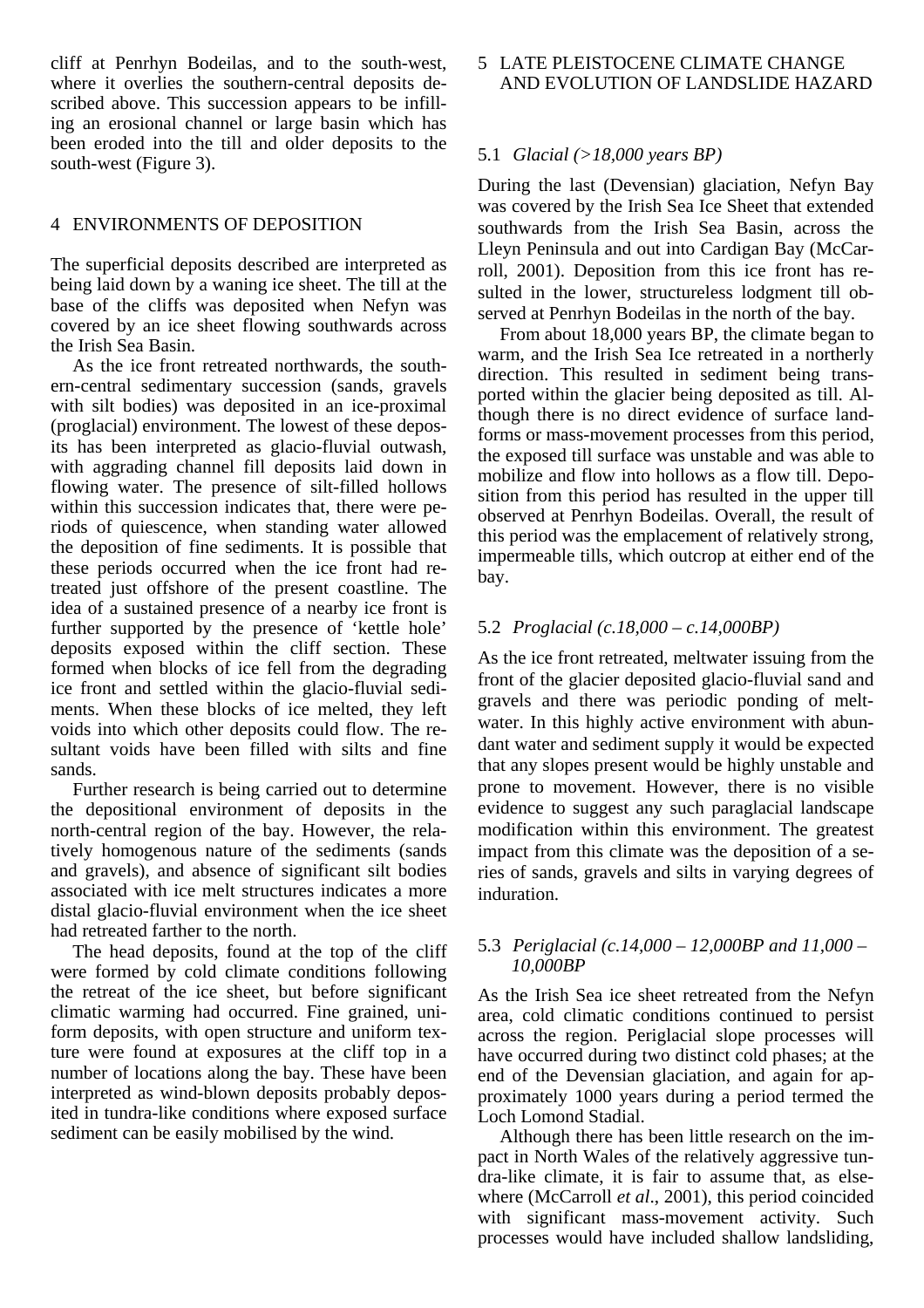deep landsliding, slope retreat and development of head within all of the sedimentary sequences,

Between these two periods of activity was the 1000 years or so of the Windermere Interstadial. The warm climate during this period generally resulted in less aggressive ground conditions and a reduction in mass-movement activity across Europe. It is likely that the region around Nefyn became vegetated at this time, further reducing the likelihood of mass movement processes.

## 6 HOLOCENE CLIMATE CHANGE AND EVOLUTION OF LANDSLIDE HAZARD

It is the climatic changes that have occurred during the Holocene, coupled with the legacy of the glacial and proglacial sedimentary environments that have influenced the style and mechanisms of landsliding in Nefyn Bay today. Several studies have utilized peat records and lacustrine oxygen isotope levels to model a climatic record for the Holocene around the Irish Sea Basin (see for instance Barber *et al*., 1994, Jones *et al*., 2002, Marshall *et al*., 2002, Barber *et al*., 2003). These demonstrate a significant warming at the end of the Loch Lomond Stadial (approximately 10,000 years ago), which, coupled with sea level rise, have been instrumental in the development of the landslide hazard. Even over the last 10,000 years, there have been wetter climatic conditions than those prevalent today (Fig. 4) and shortlived cold periods such as the "Little Ice Age" during the late  $17<sup>th</sup>$  and  $18<sup>th</sup>$  centuries AD.



Figure 4. The climatic stages of the Holocene.

In the upper cliff in the area between the car park and Penrhyn Nefyn, a series of failures, now vegetated, can be observed. These have been interpreted as a series of degraded, non-circular, deep-seated rotational failures. Surface morphology suggests that sliding probably took place along shear zones within the laminated silt and massive clay units above the top of the indurated cobble gravel unit. It is thought that these were the result of the warm, wet climate during the warm Atlantic stage (Chiverell & Innes, 2004). These conditions led to elevated pore-water pressures at impermeable boundaries -the top of the till or indurated beds within the pro-glacial sands and gravels. This situation led to the failure of the upper cliff resulting in a series of horizontal or backtilted benches upon which debris has subsequently accumulated. The significance of this is discussed below.

During the Holocene, sea level rose rapidly between 9000 – 7000 BP to approximately present day levels (Heyworth & Kidson, 1982). During this period, the sequence of sediments seen at Nefyn was eroded, ultimately resulting in the creation of the modern day coastline.

## 7 RECENT CLIMATE CHANGE AND EVOLUTION OF LANDSLIDE HAZARD

Over the last 2000 years, the North Wales coast has experienced a relatively temperate climate. There may have a been a period of aggressive ground conditions during the Little Ice Age (McCarroll et al 2001), but there is no clear evidence of this within the survey area. This climate has led to the accumulation of a significant thickness (0.5-10 m) of organic rich debris. Generally the material forms a soft, saturated, deformable layer that typically builds up on the topographic benches formed over the large rotational landslides described above. Virtually the entire surface of the debris accumulation on the various benches seen in cliff profile was soft, wet and covered in tension cracks aligned perpendicular to the slope. Failures within this material were common, tending to occur in a shallow translational or rotational manner depending upon thickness, local hydrology and the gradient of the underlying slope. It was a failure in this surface material, following a heavy rainfall event, which resulted in the 2001 landslide.

Recent and contemporary sea level has resulted in the ongoing removal of material from the toe of the slopes (where undefended). This contributes both to the shallow failures observed at the base of the cliff and to the rockfall activity observed across the bay.



Figure 5. Planar slide at [230950 341150] in the glacio-fluvial sands and gravels.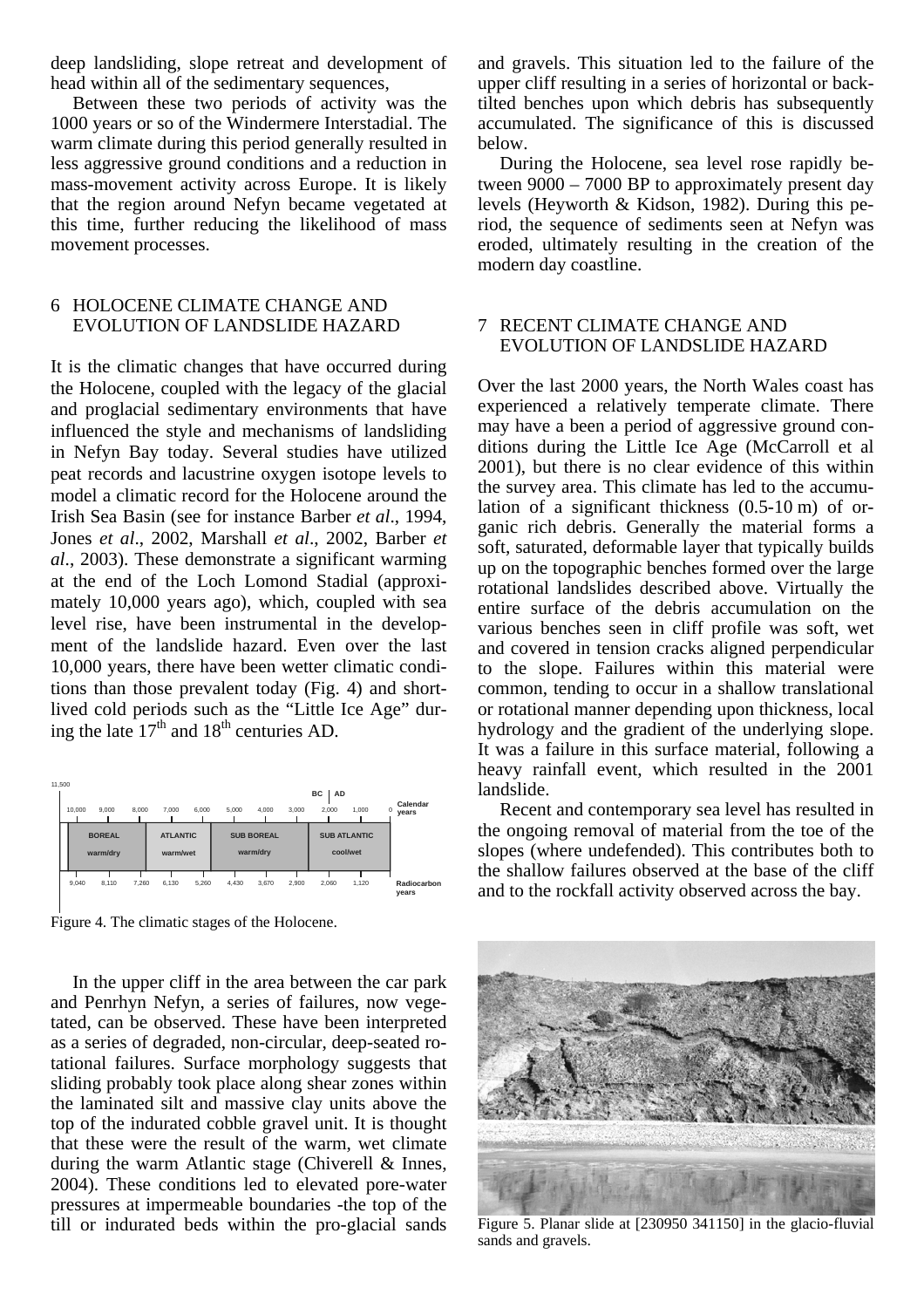The relatively weak, permeable nature of sediments in the northern-central part of the bay, laid down in a proglacial environment, have formed steeply graded but vegetated slopes. Failures tend to be shallow planar slides (Fig. 5). One example, recorded in 2001, was over 60 m in width but involved a thickness of material no more than 2 m. Elsewhere in the bay, failures observed within the glacio-fluvial sands and gravels were predominantly small slides and flows, generally less than 0.5 m deep and 1-2 m in length. Such failures are seen over the majority of the slope, often associated with small deposits at the base of the cliff that are removed at very high tides.

Failures were also associated with filled kettle holes. Figure 6 shows the largest of these, where recent erosion at the base of the cliff has led to a large mudflow. The failure occurred when part of the kettle basin was breached at its seaward side. The removal of lateral support for the sediments within the kettle basin, caused the fine-grained, cohesionless silt fill to fail rapidly and flow out through the breach leaving behind an empty flow bowl.



Figure 6. Kettle hole failure in silts at [230650 340955].

Rockfalls have resulted in the presence of a series of fallen blocks, usually of the indurated cobblegravel unit on the foreshore (Fig. 7). These blocks, some of which were 4-5 m in diameter, had fallen 10-15 m from the cliff, presumably when support was removed by coastal erosion of supporting sediments.

# 8 LANDSLIDE HAZARD AND RISK

The research undertaken by BGS in Nefyn Bay over the past five years was in response to the landslide that occurred in January 2001. The research has highlighted not only the hazards within the study area but also the need to consider the cumulative effects of different depositional and climatic environments when building a picture of landslide hazard, especially where the post-glacial environment has been complex.



Figure 7. Fallen block of the indurated cobble gravel unit, indicative of a possible rockfall hazard below the cliffs.

Landslide hazards in Nefyn Bay and the risks resulting from them vary over very short distances. At present there is little hazard posed by rotational failures within the cliff. However, the presence of these degraded features has led to the generation of a separate hazard, that of a build up of weak, saturated debris, the behaviour of which is difficult to predict. It was a failure in this type of deposit that occurred in 2001, and this type of deposit remains the greatest hazard within the area today. The risk posed by most of these failures is, in most instances, low, as they will affect only a small area in the immediate vicinity of the failure. Risk is greatly increased when the area is transgressed by the built environment, for instance by the construction of chalets or access roads. Remediation work described by Statham (2002), has mitigated this risk immediately above the car park. However there are still adjacent areas of slope that have the potential to fail in the future, presenting a risk to both properties and life.

A coastal path traverses the top of the cliff, extending from Penrhyn Nefyn to the town of Nefyn before heading inland. Although the risk here of a landslide hazard coinciding with a walker being on the affected section of the path is relatively low, several tension cracks were observed along sections of the path during a visit in October 2006, so a considerable potential landslide hazard and risk is present.

A number of residential properties are located along the cliff top. With a forecast increase in more extreme climatic events, such as heavy rainstorms (DEFRA, 2006), a repeat of the heavy rainfall event such as that in 2001, coupled with continued coastal erosion at the toe of the cliff, presents a significant landslide risk in Nefyn Bay.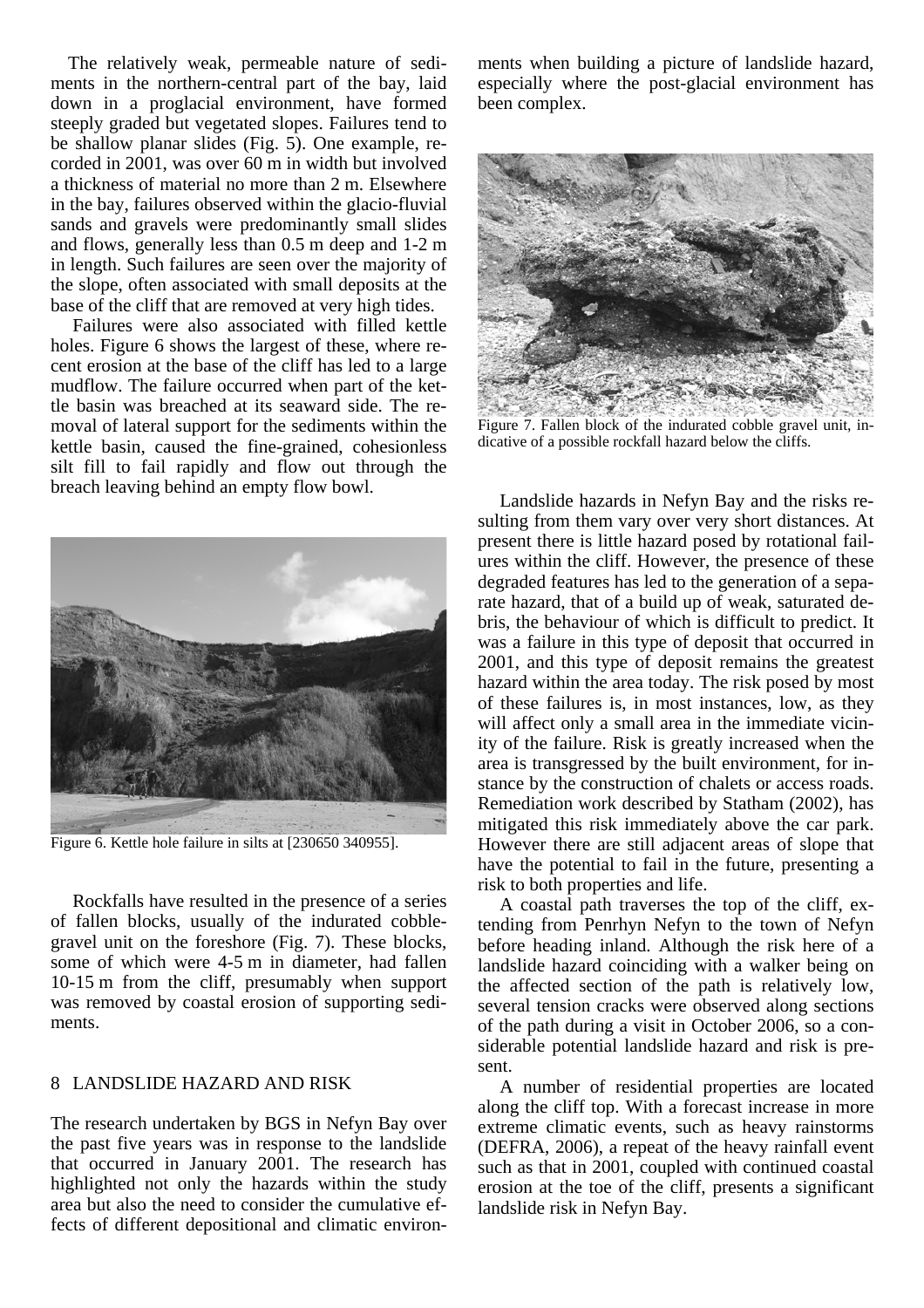Landslide hazard has evolved over time within Nefyn Bay, with this evolution linked intrinsically to long- and short-term climate change. The landslide hazard present today first began to evolve during the last (Devensian) Ice age as the Irish Sea Ice retreated from the northern Lleyn Peninsula and laid down a succession of glacial and proglacial deposits.

Coastal erosion associated with sea level rise has a significant control over slope mechanisms in Nefyn Bay. Failures resulting from coastal erosion vary widely, but include small scale falls of sand and gravel and larger slides in proglacial sediments, rockfalls from bedrock or till, and in some cases, rapid cliff failure due to the cutting of a kettle hole.

Relict non-circular rotational landslides that are stable today, but are presumed to have moved during a wetter climatic period during the Holocene, have indirectly caused the greatest landlside hazard today. These failures have provided a zone of subhorizontal benches upon which soft, unstable, organic rich debris has accumulated. Recent history has shown that these sediments can be mobilized during rapid onset events such as extreme rainfall episodes.

This research has highlighted that, especially in an area affected by proglacial deposition, the mechanisms, hazards and risk associated with landsliding can be very complex and can vary over short distances. Building such an understanding of slope evolution over time and with changing climate is a necessary step in understanding, and mitigating landslide hazard.

### REFERENCES

- Barber, K. E., Chambers, F. M. & Maddy, D. 1994. A sensitive high-resolution record of Late Holocene climatic change from a raised bog in Northern England. *The Holocene* 4: 198-205.
- Barber, K. E., Chambers, F. M. & Maddy, D. 2003. Holocene palaeoclimates from peat stratigraphy; macrofossil proxy climate records from three oceanic raised bogs in England and Ireland. *Quaternary Science Reviews* 22(5-7): 521-539.
- Chiverell, R. C. & Innes, J. B. 2004. Holocene climate change, vegetation and environmental history. In R. C. Chiverell, A. J. Plater & G. S. P. Thomas (eds), *The Quaternary of the Isle of Man and North West England*. QRA Field Guide.
- DEFRA, 2006. Climate Change: The UK Programme 2006. The Stationery Office. London.
- Gibson, A. D. & Humpage, A. J. 2001a. The Geology and Cliff Stability at Nefyn, North Wales – Interim Report. *British Geological Survey Commissioned Report* CR/01/101, 32p.
- Gibson, A. D. & Humpage, A. J. 2001b. The Geology and Cliff Stability of Nefyn Bay, North Wales – Final Report. *British Geological Survey Commissioned Report*, CR/01/267.
- Heyworth, A. & Kidson, C. 1982. Sea-level changes in southwest England and Wales. *Proceedings of the Geologists Association* 93: 91-111.
- Jones, R. T., Marshall, J. D., Crowley, S. F., Bedford, A., Richardson, N., Bloemendal, J. & Oldfield, F. 2002. A high resolution, multi-proxy Lat-Glacial record of climate change and intrasystem responses in northwest England. *Journal of Quaternary Science* 17: 329-340.
- Marshall, J. D., Jones, R. T., Crowley, S. F., Oldfield, F., Nash, S. & Bedford, A. 2002. A high resolution Late-Glacial isotopic record from Hawes Water, Northwest England Climatic oscillations: calibration and comparison of palaeotemperature proxies. *Palaeogeography, Palaeoclimatology, Palaeoecology* 185: 25-40.
- McCarroll, D. 2001. Deglaciation of the Irish Sea Basin: a critique of the glaciomarine hypothesis. *Journal of Quaternary Science* 16(5): 393-404.
- McCarroll, D., Shakesby, R. A. and Matthews, J. A. 2001. Enhanced rockfall activity during the Little Ice Age; further lichenometric evidence from a Norwegian talus. *Permafrost and Periglacial Processes* 12(2): 157-164.
- Statham, I. 2002. Failure on the coastal slope above Lon Gam, Nefyn, Llyn Peninsula: mechanism and remedial measures. In D. Nichol, M. G. Bassett & V. K. Deisler (eds), *Landslides and landslide management in North Wales*, 99-105. National Museum of Wales Geological Series No. 22, Cardiff.